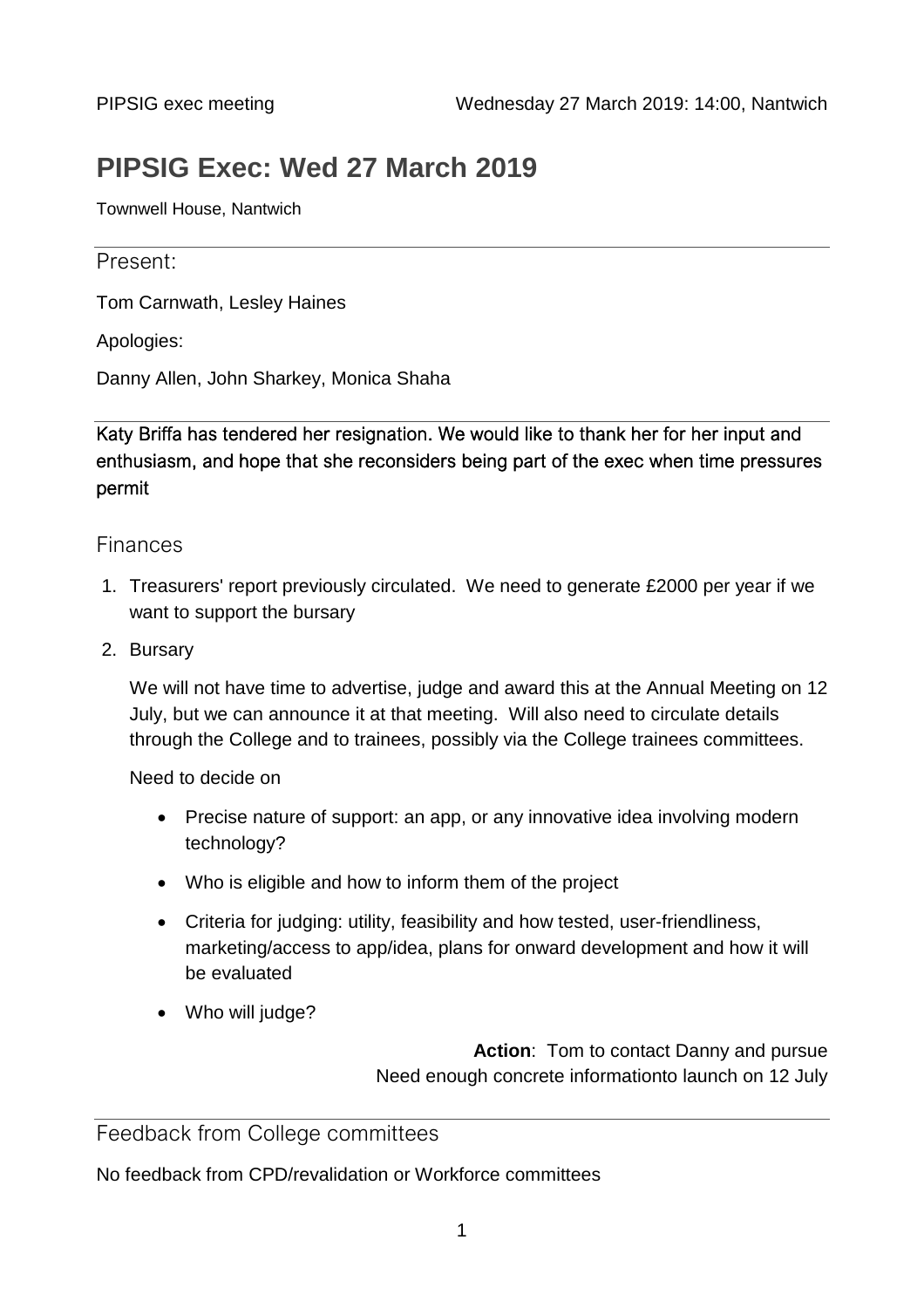Tom is now on the Library Services Committee and can feedback in future

Engaging the membership: 3678 members

1. Newsletter

We have not produced a newsletter for over 18 months, although articles have been submitted to Paul. Some discussion about whether a newsletter was the best way of communicating with the membership: decided probably is, but open for review if anyone has any better ideas

**Action**: Lesley to contact Paul. If he is no longer able to edit, to ask the College to advertise for a new communications person

2. Northern PIPSIG

Tom and Monica have liaised and have a few names of interested people from the Belfast meeting. Plan to find a venue and date, then ask College to invite divisional PIPSIG members: 290 in NorthWest, 264 in Yorks & NorthEast

**Action**: Tom to contact Catherine Langley to advertise once date set

3. Library services

We were hoping to have a presentation from the library services, but were unable to establish contact. We will ask them to present at the AGM in July.

4. College stand at conference

Catherine Langley is running a SIG stand at the international conference. Support from informed exec members welcome.

> **Action**: Monica has contacted Catherine and volunteered a session. Other volunteers welcome.

5. Portfolio careers leaflet

Rosetta Wootton has sent a version of the existing leaflet. Lesley will edit it, then send it to Monica and Katy (even though she's resigned) for comments

**Action**: Lesley initially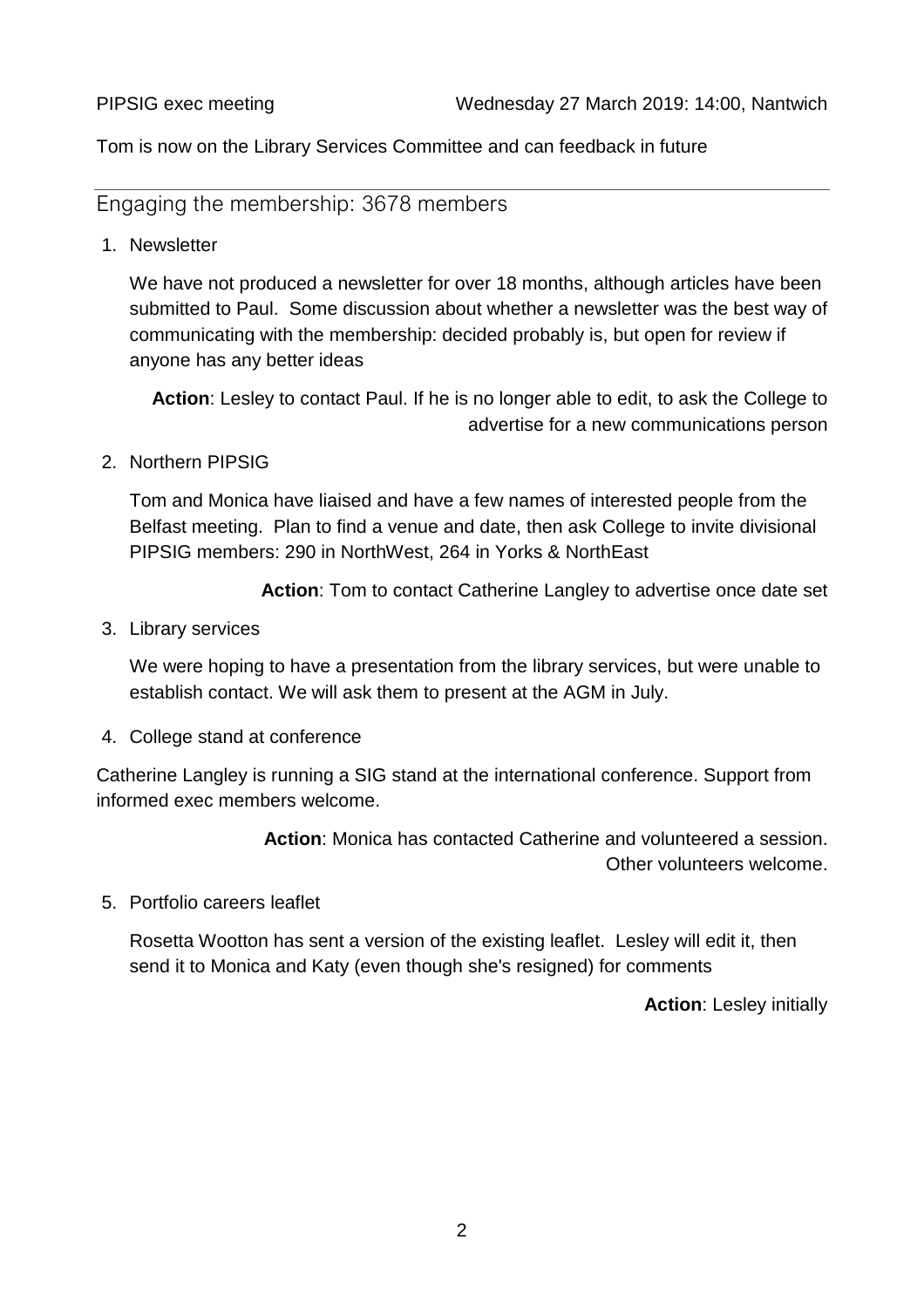# **Meetings**

1. **AGM 12 July 2019, College HQ, Prescot St**: "Since you've been gone..." Important practical developments over the past 10 years.

Suggested charge: £120 members, £80 trainees

So far we have Lesley Peters talking on drug misuse, including novel psychoactive substances and Alan Currie on depression and bipolar disorder including ketamine and rTMS.

Other potential topics: (suggestions welcome)

- Schizophrenia including injectable clozapine and atypical depots
- Physical healthcare screening
- The real and imagined risks and benefits of social media
- Crisis and home treatment teams pros and cons?

**Action**: all: Note date Suggestions for engaging speakers

2. Meeting with RoI colleagues

We now have addresses of key personnel to contact re potential 2020 meeting

**Action**: Lesley to pursue

We are allowed two meetings a year. There is always interest in starting out in private/independent practice. We can see about running one of these if we don't make enough on the Annual Meeting.

# AOB:

1. Patient/service user representation and non-members

No objections in principle, but non-members unable to vote or hold exec posts. Not sure who service users would be: solicitors? GP referrers?

2. Assistance to N Ireland constabulary in finding capacity assessments for LD patients alleging assault by PICU staff requested

**Action**: Lesley to liaise and see if Catherine has LD/PIPSIG members

- 3. Consultations:
	- Medical indemnity: reply sent to College